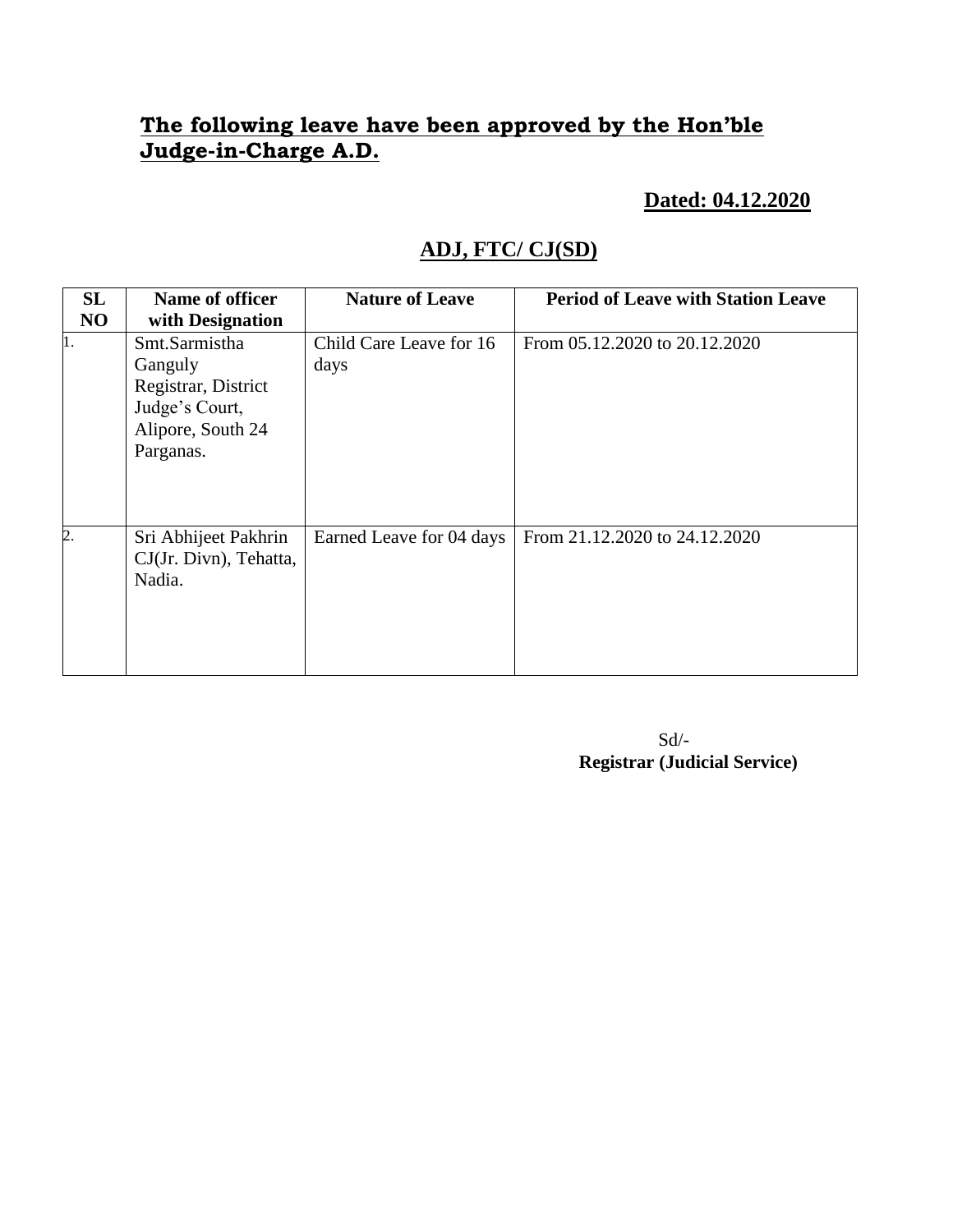## **The following leave have been approved by the Hon'ble Judge-in-Charge A.D.**

### **Dated: 04.12.2020**

|                        | DJ/ADJ                                                                                       |                            |                                              |  |
|------------------------|----------------------------------------------------------------------------------------------|----------------------------|----------------------------------------------|--|
| SL<br>N<br>$\mathbf 0$ | Name of officer with Designation                                                             | <b>Nature of Leave</b>     | <b>Period of Leave with Station</b><br>Leave |  |
| 1.                     | Sri Amit Chattopadhyay<br>ADJ, 1 <sup>st</sup> Court, Jangipur,<br>Murshidabad               | Commuted Leave for 02 days | From 20.10.2020 to 21.10.2020                |  |
| $\overline{2}$ .       | Sri Arpan Kumar Chattopadhyay<br>Judge, Special Court (I.E. Act),<br>Berhampore, Murshidabad | Earned Leave for 01 day    | on 21.10.2020                                |  |
| $\overline{3}$ .       | Sri Sovan Kumar Mukhopadhyay<br>ADJ, 1 <sup>st</sup> Court, Asansol, Paschim<br>Bardhaman    | Earned Leave for 13 days   | From 08.06.2020 to 20.06.2020                |  |
| 4.                     | Sri Shailendra Kumar Singh<br>ADJ, 2 <sup>nd</sup> Court, Serampore, Hooghly                 | Earned Leave for 05 days   | From 17.11.2020 to 21.11.2020                |  |
| 5.                     | Sri Partha Sarathi Chakravorty<br>ADJ, 1 <sup>st</sup> Court, Purba Bardhaman                | Earned Leave for 07 days   | From 07.10.2020 to 13.10.2020                |  |
| 06.                    | Mr. Masuk Hossain Khan<br>Judge, Special Court (I.E. Act) cum-<br>ADJ, Purba Bardhaman       | Commuted Leave for 07 days | From 14.10.2020 to 20.10.2020                |  |
|                        | <b>ADJ, FTC/ CJ(SD)</b>                                                                      |                            |                                              |  |
| <b>SL</b><br>N         | Name of officer with Designation                                                             | <b>Nature of Leave</b>     | <b>Period of Leave with Station</b><br>Leave |  |

| N<br>$\bf{0}$ |                                                                         |                              | Leave                         |
|---------------|-------------------------------------------------------------------------|------------------------------|-------------------------------|
| 7.            | Sri Arvind Mishra<br>$CJ(SD)$ , $8th$ Court, Alipore, 24 Pgs (S)        | Earned Leave for 07 days     | From 21.11.2020 to 27.11.2020 |
| 8.            | Smt. Mou Ghatak Majumdar, CJ (<br>SD), Lalbagh, Murshidabad             | Earned Leave for 02 days     | From 20.10.2020 to 21.10.2020 |
| 9.            | Mrs. Prajna Gargi (Bhattacharya),<br>Hussain<br>ADJ, FTC, Suri, Birbhum | Child Care Leave for 47 days | From 01.12.2020 to 16.01.2021 |

| $\mathbb{C}\mathbf{J}(\mathbf{JD}% )=\mathbb{Z}^{T}\times\mathbb{Z}^{T}\times\mathbb{Z}^{T}$ |                                                   |                            |                                     |  |
|----------------------------------------------------------------------------------------------|---------------------------------------------------|----------------------------|-------------------------------------|--|
| <b>SL</b>                                                                                    | Name of officer with Designation                  | <b>Nature of Leave</b>     | <b>Period of Leave with Station</b> |  |
| N                                                                                            |                                                   |                            | Leave                               |  |
|                                                                                              |                                                   |                            |                                     |  |
| 10.                                                                                          | Smt. Erina Chatterjee                             | Commuted Leave for 15 days | From 05.10.2020 to 19.10.2020       |  |
|                                                                                              | $CJ(JD)$ , 1 <sup>st</sup> Court, Purba Bardhaman |                            |                                     |  |
|                                                                                              | Sadar                                             |                            |                                     |  |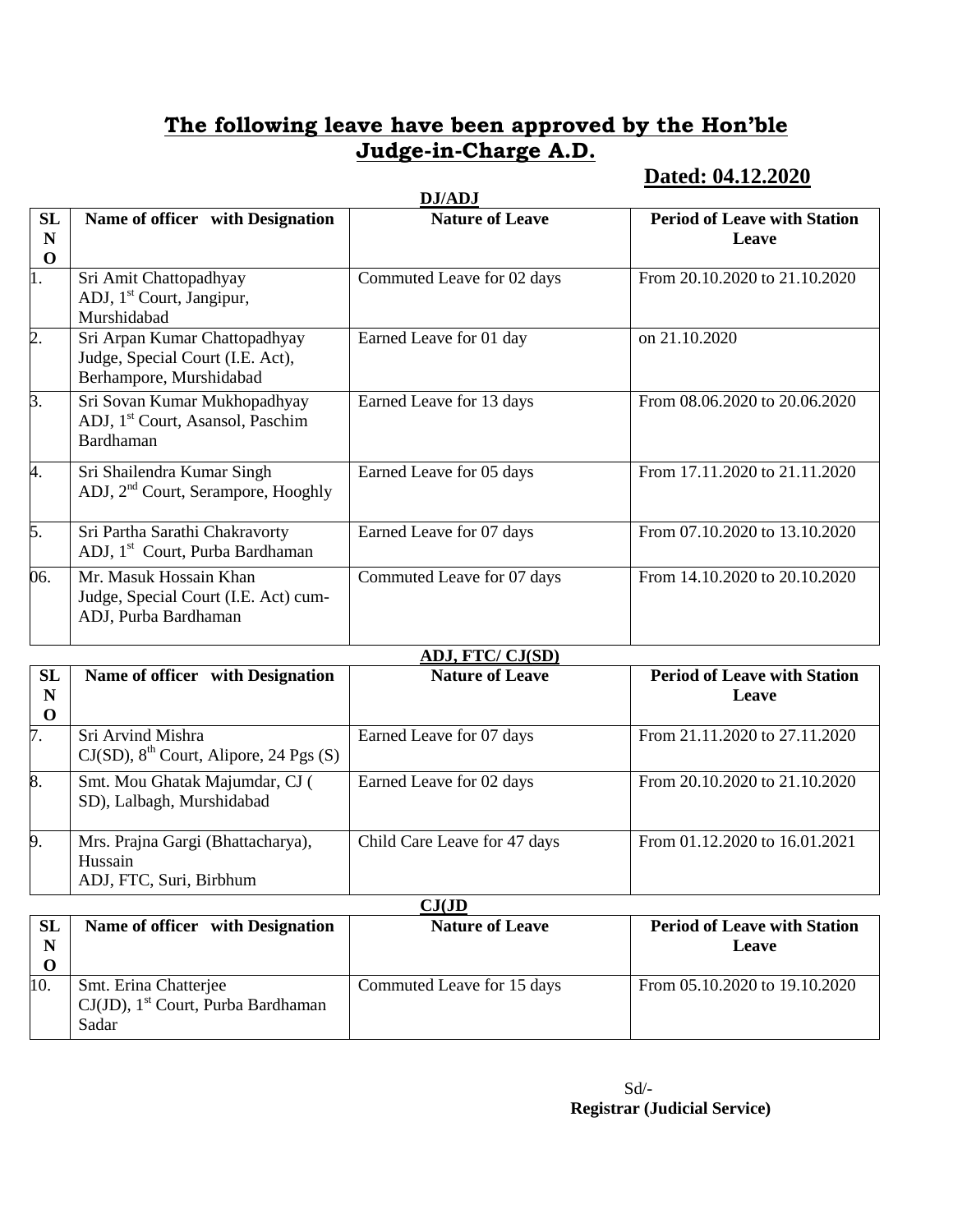## **The following leave have been approved by the Hon'ble Judge-in-Charge A.D.**

#### **Dated: 04.12.2020**

|                | DI/ADI                                                                        |                                                      |                                                                              |  |
|----------------|-------------------------------------------------------------------------------|------------------------------------------------------|------------------------------------------------------------------------------|--|
| SL<br>NO       | Name of officer with Designation                                              | <b>Nature of Leave</b>                               | <b>Period of Leave with</b><br><b>Station Leave</b>                          |  |
| 1              | Sri Subhra Sankar Bhatta<br>District Judge, Hooghly                           | CL for 02 days                                       | CL: 01.12.2020 and<br>02.12.2020                                             |  |
| $\overline{2}$ | Sri Mihir Kumar Mondal<br>ADJ, 4 <sup>th</sup> Court, Howrah                  | $\overline{\text{CL}}$ for 02 days with<br><b>SL</b> | CL: 25.11.2020<br>26.11.2020                                                 |  |
|                |                                                                               |                                                      | SL: 24.11.2020 (E) to<br>27.11.2020 (M)                                      |  |
| 3              | Sri Nandadulal Kalapahar<br>ADJ, Chandernagore, Hooghly                       | CL for 01 day with<br><b>SL</b>                      | CL: 24.11.2020<br>SL: 21.11.2020 (E) to<br>26.11.2020 (M)                    |  |
| 4.             | Kazi Abul Hasem<br>ADJ, FTC-I, Chandernagore, Hooghly                         | CL for 01 day with<br><b>SL</b>                      | CL: 21.11.2020<br>$SL: 20.11.2020$ (E) to<br>24.11.2020 (M)                  |  |
| 5.             | Sri Anupam Maiti<br>ADJ-cum-Judge Special Court,<br>Chinsurah, Hooghly        | CL for 02 days                                       | CL: 18.11.2020<br>19.11.2020                                                 |  |
| 6.             | Sri Rintu Sur<br>ADJ, FTC-2, Paschim Medinipur                                | CL for 03 days with<br><b>SL</b>                     | CL: 01.12.2020 to<br>03.12.2020<br>$SL: 27.11.2020$ (E) to<br>04.12.2020 (M) |  |
| 7.             | Smt. Arundhati Bhattacharyya<br>ADJ, 1 <sup>st</sup> Court, Paschim Medinipur | CL for 02 days with<br><b>SL</b>                     | CL: 01.12.2020<br>02.12.2020<br>SL: 27.11.2020 (E) to<br>03.12.2020 (M)      |  |
| 8.             | Sri Partha Sarathi Chakraborty<br>ADJ, 1 <sup>st</sup> Court, Burdwan         | CL for 01 day                                        | CL: 16.10.2020                                                               |  |
|                |                                                                               | CL for 01 day                                        | CL: 30.09.2020                                                               |  |
| 9.             | Sri P.C. Karmakar<br>ADJ, 2 <sup>nd</sup> Court, Bangaon, 24 Pgs (N)          | CL for 01 day                                        | CL: 17.10.2020                                                               |  |

# **CASUAL LEAVE**